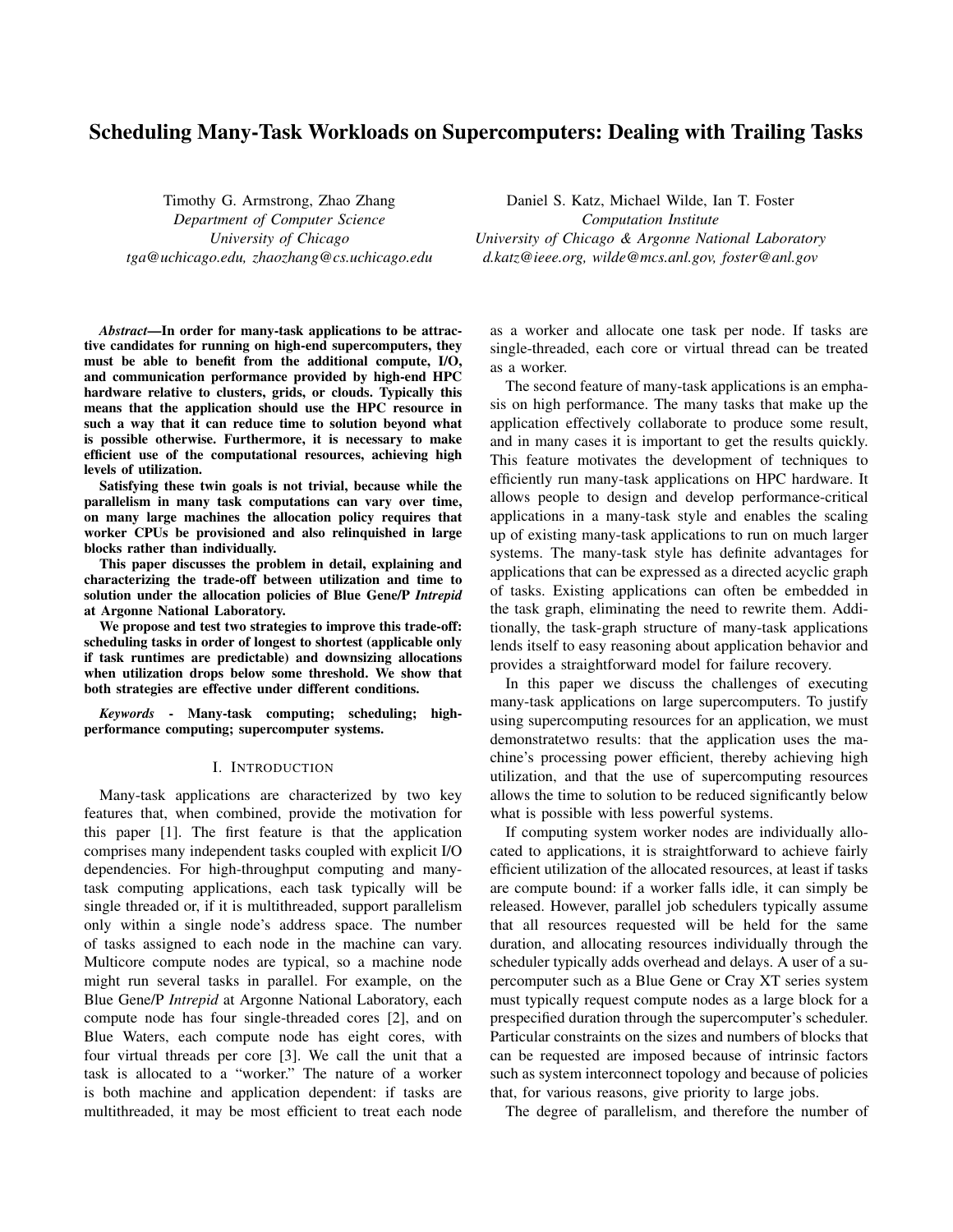runnable tasks, can fluctuate as the execution of a manytask application proceeds. When a large block of worker nodes or cores is allocated for a many-task application, and subsequently the number of runnable or running tasks dips to a much lower level, there may be many idle workers allocated for the application that cannot be released. One such case occurs in multistage workflows if some stages have a greater degree of parallelism than others.

This situation can be viewed as a shortage of available parallelism in the application: the number of running/runnable tasks is not enough to occupy all the workers that have been allocated. But another way of viewing the problem is to consider it a mismatch in the granularity of the application's tasks and the resource provisioning on parallel supercomputers.

A range of heuristics can, in some cases, increase the parallelism available at various points of execution [4], [5].

A specific case that can occur in many-task applications is what we term the *trailing task problem*, where an increasing number of workers have no further work to do and are sitting idle, but a tail of some number of *trailing tasks* continues to execute for some time. The defining feature of this situation is a gradual and monotonic decrease in the number of active tasks: as tasks complete, workers increasingly go from active to idle.

In this paper we focus on the trailing task problem and in particular on the simple case where the many-task application is a set of tasks with no interdependencies.

#### II. RELATED WORK

Substantial work has been done on implementing loadbalancing algorithms in parallel and distributed-computing systems. Load-balancing research has generally focused on producing practical, well-performing algorithms to even out disparities in load between workers, ensuring that lightly loaded workers receive work instead of heavily loaded workers and that idle workers are immediately given work. One of the major areas of research in load-balancing has been implementing efficient and scalable algorithms to detect and fix load imbalances. An example is ADLB, an MPI-based load-balancing library, which has scaled to 131,072 cores on *Intrepid* [6]. In this paper we investigate the minimization of the completion time of a set of tasks, rather than simply the balancing of load between workers. However, an efficient load-balancing and task dispatch system is essential to the implementation of any of the scheduling policies proposed in this paper.

The effects of skewed distributions of process lifetimes on load balancing have also been studied. It has been shown that, in the context of a network of workstations, process migration is a valuable tool for load balancing when process lifetimes are part of a heavy-tailed distribution [7].

Both allocation and deallocation policies have been explored in the context of many-task computing using the Falkon task dispatch system [8].

A special case of the trailing task problem is referred to as the "straggler" problem in the literature on data-intensive computing. In this problem tasks run for an excessively long time because of various unpredictable factors that affect individual "straggler" machines, such as hardware malfunctions or contention for CPU time or disks. There are various documented strategies to detect straggler nodes and mitigate the effect. The MapReduce framework, adopts a simply strategy to deal with stragglers. Upon detecting a task's slow progress, it simply replicates the task on other machines, under the presumption that the long running time of the task is because of some factor affecting the current machine, but not all other machines [9]. For obvious reasons, this strategy is not at all effective if the long-running task simple involves more work than others.

The paper does not consider the straggler problem; we assume that each task's runtime is determined solely by the task definition and input data. This is a fair approximation of the supercomputing environment we are considering, in contrast to the cloud or data center environment.

It is unusual in a supercomputing installation for compute nodes to be split between different allocations, so contention between different processes is mainly limited to shared file system and I/O resources. The problem of malfunctioning hardware is also something we can disregard, at least for the purposes of scheduling: we can reasonably assume that malfunctioning hardware will be proactively replaced, rather than demanding that the application or middleware be robust to misbehaving hardware.

Several bi-criteria scheduling problems with different objectives from the one in this paper have been studied, for independent jobs [10] and for computational workflows [11] on parallel machines.

#### III. PROBLEM DESCRIPTION

If we ignore unpredictable variations in task runtime, then our problem, at a high level, is as follows. The parallel computer is made up of some number of identical workers  $M_1, M_2, \ldots$ , (often called *machines* in the scheduling literature) that managed by the supercomputer's scheduler. A many-task application comprises n tasks (or *jobs*)  $J_1, ..., J_n$ with runtimes  $t_1, \ldots, t_n$ . The scheduler, upon request, can allocate blocks of workers of differing sizes for the exclusive use of a user.

Two stages of decisions must be made to schedule a many-task application. First, workers must be acquired from the scheduler in a way fitting the allocation policies of the machine. The constraints imposed by allocation policies are discussed further in Section V. Second, the tasks must be scheduled on the available workers. It may or may not be possible to preempt running tasks. In this paper we assume tasks are not preemptable.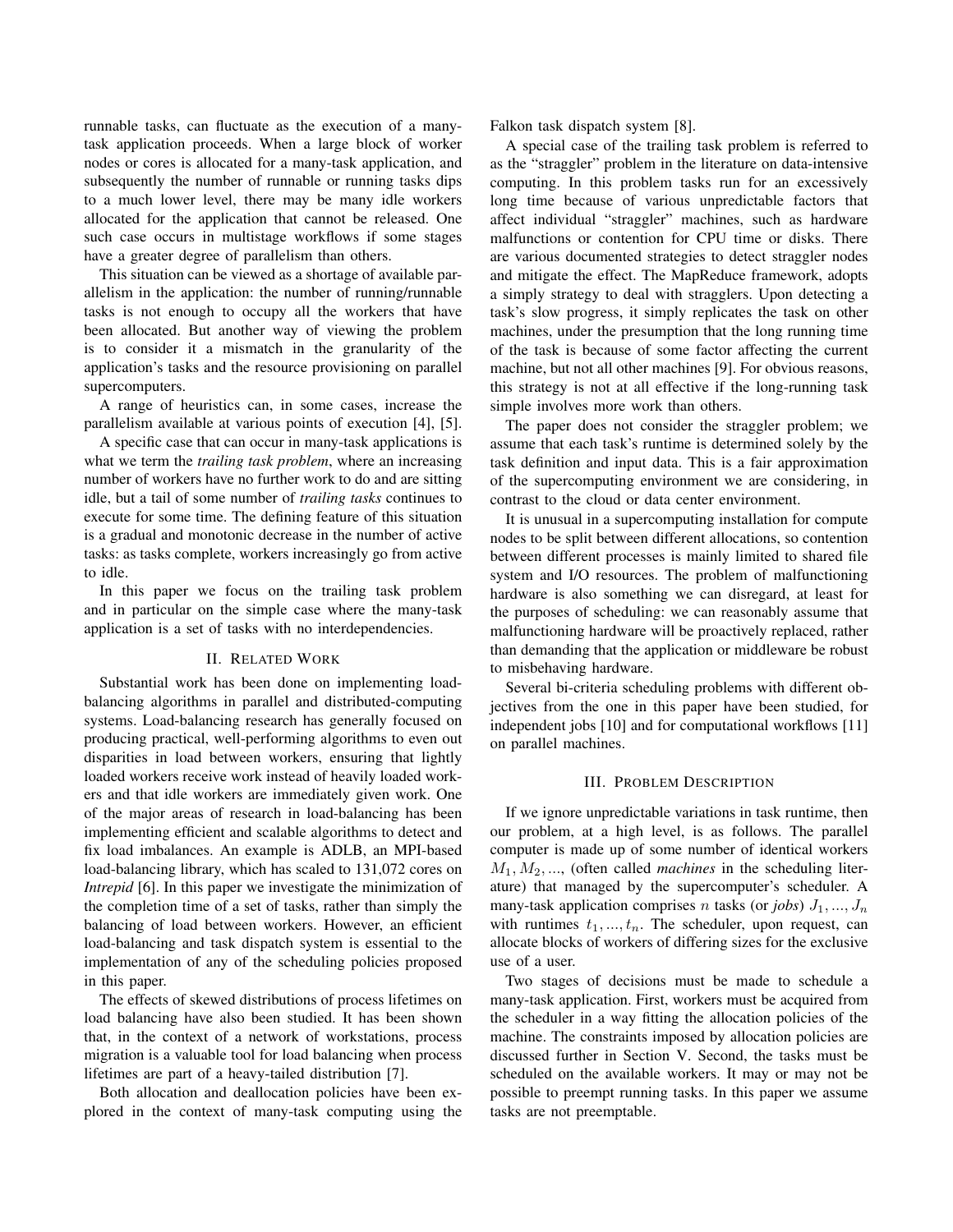Our problem is a bi-criteria optimization problem: we want to both minimize time to solution (TTS, often called *makespan* in the scheduling literature) and maximize utilization. Utilization is defined as  $u =$  $\frac{\Sigma t_i}{\Sigma}$  where numerator and denominator are both measured in CPU time.

Related problems are well studied in the scheduling theory literature, in particular the same problem in which  $m$ , the number of machines allocated, is fixed. The problem we encounter is atypical mainly because  $m$  must be chosen and may be set to different values over time as the application progresses. Hence, we must deal with the additional decisions of how many machines to allocate, and we must trade off the two competing goals of time to solution and worker utilization.

## IV. ALGORITHMS FOR FIXED WORKER COUNTS

The problem is simpler to analyze with fixed  $m$ , since minimizing TTS and maximizing utilization are equivalent goals. This simpler problem is key to solving the more complex problem where we consider allocation: once we have made an allocation decision, the problem still remains to efficiently schedule tasks on that allocation of workers.

If we do not allow preemption and have no constraints on task runtimes, then this problem is closely related to the bin-packing problem and is NP-complete [12]. If there are no precedence constraints on tasks, then the problem allows various practical polynomial scheduling policies that produce schedules with makespans that are, in the worst case, within a fixed bound of the optimum [13].

Simple load-balancing approaches, where tasks are assigned to idle workers from a queue, can achieve results with makespans within fixed bounds of the optimum. Any arbitrary order of the queue will yield a schedule that requires, in the worst case,  $2 - 1/m$  times the duration of the optimal schedule, where  $m$  is the number of processors. Sorting the task queue so that the longest tasks are assigned first gives a significant improvement, yielding a schedule with duration at most  $4/3-1/m$  of the optimal duration [13].

Also present in the literature are more sophisticated approximation algorithms that still run in polynomial time and provide results provably closer to the optimal [13].

In practice, for many or most applications it is not possible or practical to estimate task runtimes with a great deal of accuracy, if at all. Therefore, any approach that assumes knowledge of runtimes may not be feasible.

To further understand how well the two load-balancing algorithms described above, random and sorted, will perform, we can identify two factors that frustrate attempts at achieving an even load balance between processors, and cause the trailing task problem to manifest itself.

The first factor is variance in task duration. Even if tasks are running the same code, differing input data or parameters typically will result in varying task run:times. Longer running tasks are likely to form part of a tail, particularly if they are scheduled late in the workload.

The second factor that occurs, even if tasks are all equal in runtime, arises if the number of tasks is not divisible by the number of workers. In this case the tasks cannot be split evenly between workers.

The severity of the first factor depends on the statistical distribution of task times in a workload: normally distributed runtimes are not too problematic, but unfortunately, leftskewed distributions of task times with a long right tail of tasks do occur in real-world many-task applications. Figure 1 illustrates one and shows the drop-off in utilization that occurs when it is run on a fixed number of processors. There are far fewer processors than tasks, but the load-balancing is insufficient to counter the skew of the distribution.



Figure 1. Top: histogram of task durations for a large DOCK5 run of 934,710 tasks, demonstrating a long tail of task durations. The longest task was 5,030 seconds. Bottom: worker utilization from a simulation of this run on 160,000 processor cores using the simple load-balancing strategy of assigning arbitrary tasks to idle workers. Red represents idle workers; green represents active workers. The last task completes after 7,828 seconds.

#### V. CONSTRAINTS ON WORKER PROVISIONING

The constraints on what allocation sizes can be chosen may vary significantly between supercomputers, for technical and policy reasons. In some cases, the architecture or interconnect topology of the machine means that it is difficult or impossible to allocate blocks of otherwise desirable irregular sizes that would improve utilization. For example, on the 160K CPU Blue Gene/P *Intrepid*,

the partition size is bounded from below by the size of a *processor set* (pset), which comprises a single I/O node and 64 compute nodes. Spatial fragmentation of the machine is also a major issue on some machines when there are many jobs of different sizes. Interconnect topologies such as meshes or torus networks generally require that nodes for a job be allocated contiguously in rectangular-shaped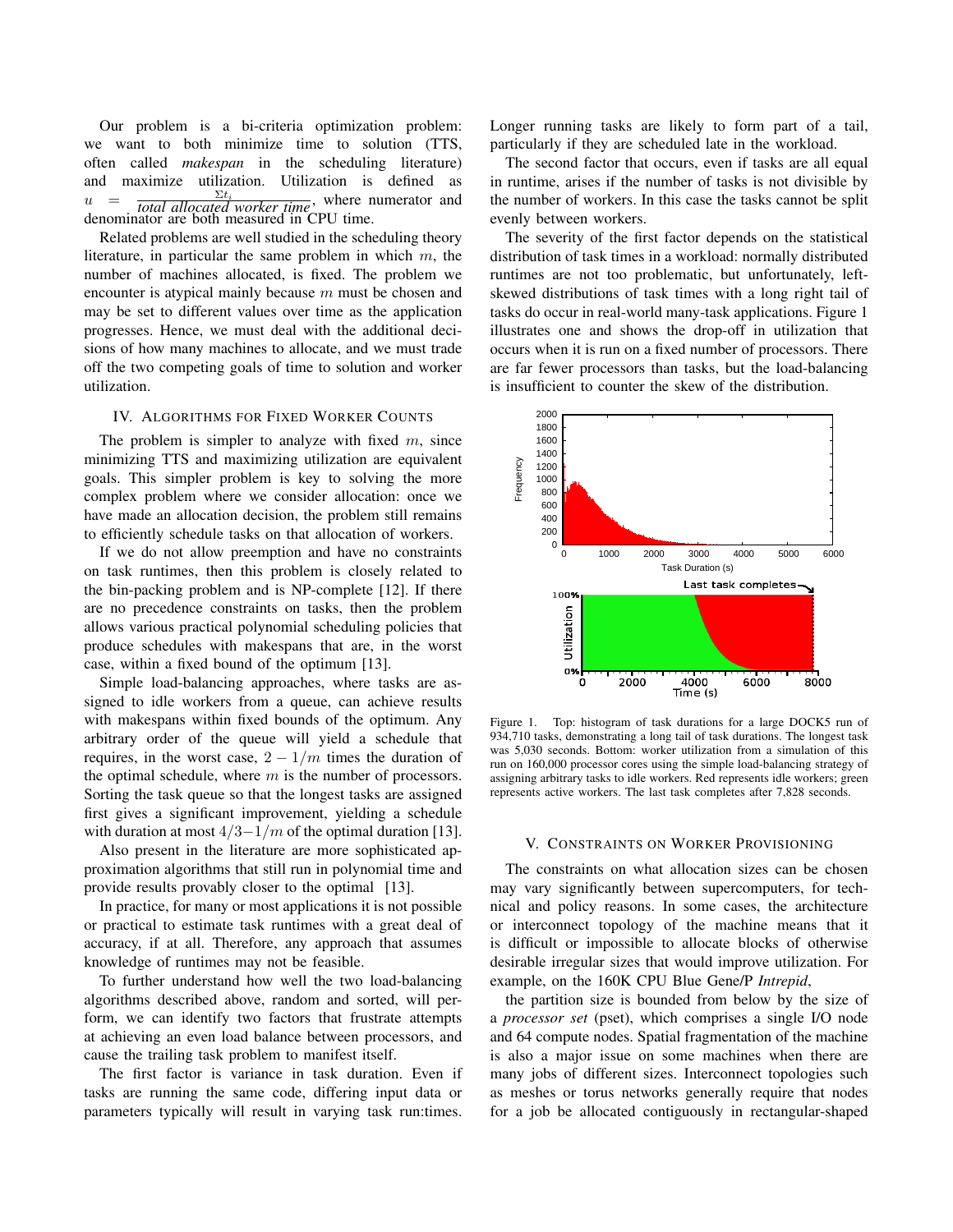blocks; this requirement has a strong tendency to cause fragmentation of the machine [14]. Additional complications exist on some systems. For example, on *Intrepid*, certain partition sizes are particularly wasteful of interconnect resources when a torus rather than mesh network is used [15]. As a result of these and other problems, the allocation policy on *Intrepid* is such that its 4-CPU compute nodes can be requested through the scheduler only in block sizes of powers of 2, from 512 to 32,768. Partitions of 24,576 and 40,960 nodes (3 and 5 rows of 8,192 nodes respectively) are also made available by request [16].

In addition to these constraints on allocation size, in practice one often does not want to request too many separate allocations, as some schedulers impose a cap on the number of active allocations per user, and requesting many small allocations can add overhead and delays for many-task applications [8].

## VI. TRADE-OFFS IN MAKING STATIC AND DYNAMIC ALLOCATION DECISIONS

If we can dynamically or statically choose the allocation size, then in conjunction with either scheduling policy (random or sorted order) from Section IV, utilization can generally be improved by allocating far fewer workers than tasks. This strategy permits effective load balancing because assigning tasks from the queue to idle workers can keep utilization high for most of the allocation, until the queue of runnable tasks is exhausted. In practice this means that utilization levels can often be achieved with either policy far above the theoretical worst-case bounds, as demonstrated by the utilization chart in Figure 2.

However, sorting tasks is often not possible. Allocating far fewer workers than tasks is effective in applications comprising massive numbers of short tasks, but it is problematic otherwise. Reducing workers will naturally increase the time to solution for the application, resulting in the trade-off shown in Figure 2.

In this case the worker count must be low relative to the task count to achieve over 90% utilization (e.g., 16K workers for 935K tasks to achieve over 90% utilization). In this instance it might not be a problem, as tasks are minutes in length, and time to solution is approximately 12 hours. If tasks were longer in duration, however, this time would stretch out in proportion.

Furthermore, the utilization levels are likely to be sensitive to changes in the distribution of task runtimes: a different application with a longer or wider tailed distribution would likely require an even smaller number of workers relative to tasks. And even with this miserly proportion of workers to tasks there is no guarantee of acceptable levels of utilization on other workloads.

We seek here to develop methods that improve this tradeoff, thereby allowing a shorter time to solution for a given utilization level. We also seek achieve to high utilization



Figure 2. Results of a scheduling simulation of a many-task application with 935,000 single threaded tasks on partitions of different sizes. The random and sorted (long to short) load-balancing policies were both simulated. The task runtime data used in the simulation was collected from a large DOCK5 run on a Blue Gene/P system [17]. This relationships between worker count, time to solution, and utilization are shown for worker counts of 256 to 163,840 cores. The simulation is described in Section IX.

consistently and robustly without having to guess a "magic" number of processors to run the job on.

We could simply "move the goalposts" by noting that in some applications, a user might want a partial set of results quickly, with the remainder either ignored or completed at a later time. For many applications, even having 10%, 50%, or 90% of the final results is useful. For example, if a chemist is screening compounds for a particular property, it may be possible to use positive results as soon as they become available, and an exhaustive search of all compounds may not be necessary to the success of the endeavor.

Another method, which we explore in detail in the rest of the paper, changes the allocation dynamically to end a large block allocation of workers once there is only the "tail" of tasks left to run. After "chopping off the tail," a smaller block of the machine or another computational resource such as a smaller cluster, grid, or cloud can be allocated to run the remaining tasks. The tail-chopping process can, in principle, be performed several times, shifting to eversmaller allocations. Intuitively, we can see that this approach could improve the trade-off between utilization and time to solution. The power of a supercomputer will be harnessed to complete the bulk of the work quickly on a large partition,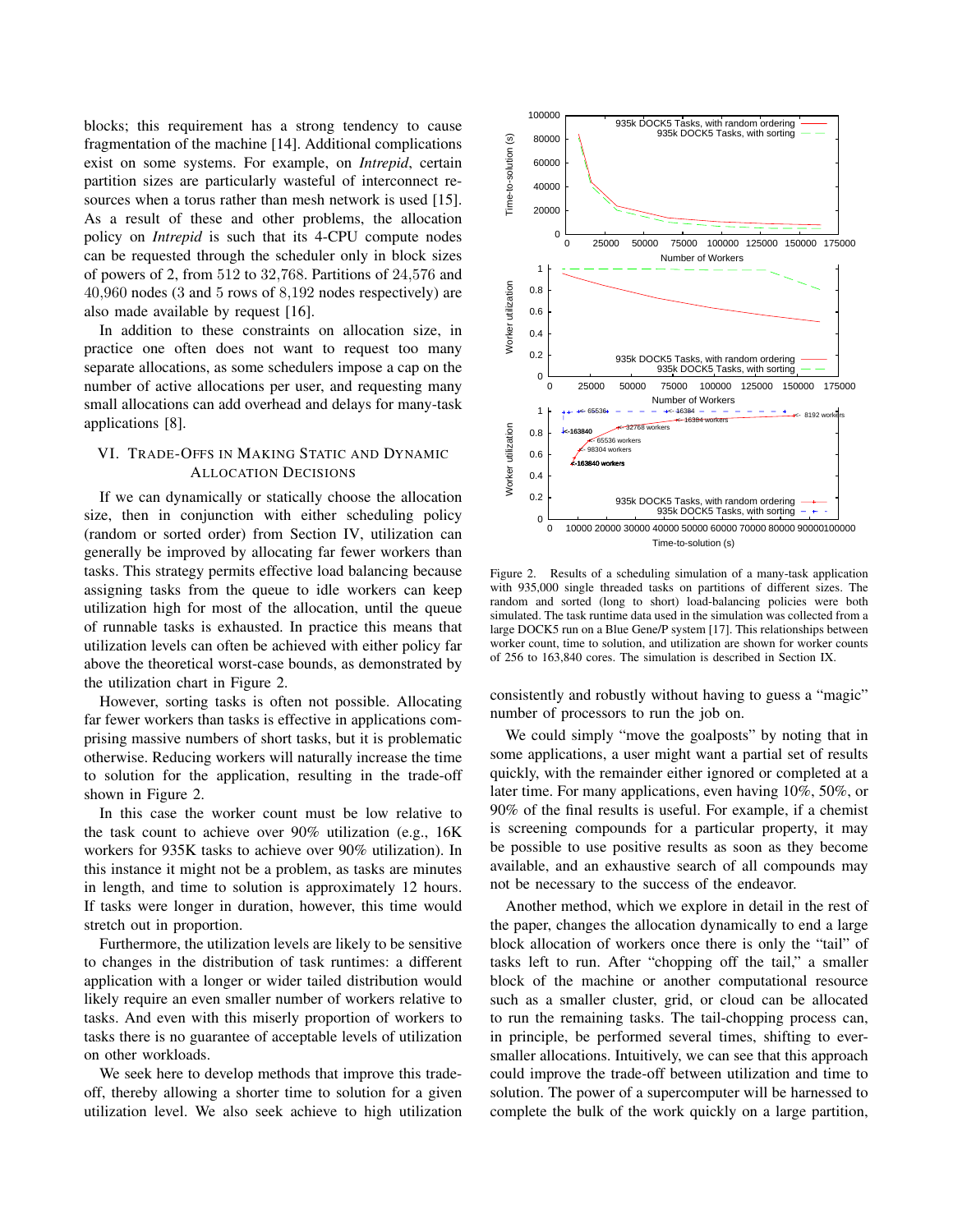

Figure 3. Illustration of several different ways of deciding when to chop the tail. The time to chop the tail can be selected in at least three ways: when 80% of workers are idle, when *d* seconds have elapsed after a worker falls idle, or when the amount of idle CPU time (the red area) exceeds a threshold.

but utilization will not be severely degraded by leaving a large partition underutilized.

## VII. TAIL-CHOPPING APPROACH: ASSUMPTIONS AND HEURISTIC

In the remainder of this paper, we investigate empirically the effects of choosing different allocation sizes and of tail-chopping: dynamically decreasing allocation sizes. For simplicity in this initial study, we made the following assumptions:

- Only one partition of processors will be used for the target workload at a given time.
- There is no time limit on processor allocations: allocations can be requested for any desired duration and can be terminated immediately at any time.

(In practice, most supercomputers have a maximum allocation duration, and the duration of allocations must be specified ahead of time; but attempting to estimate the required partition duration ahead of time would complicate experiments without providing any particular insight into the value of tail-chopping.)

- A constant time is required to start or stop an allocation partition.
- Tasks cannot be migrated from one worker to another. To move a task, one must cancel and restart the task.

Given these assumptions, we investigate a range of approaches to "chopping off the tail" through the use of the following parametrized heuristic:

• We decide how many workers to allocate for a given number of tasks using a single parameter: a *minimum task/worker ratio* that is applied when selecting a new partition size. There will be a menu of available partition sizes for a given supercomputer, and the maximum size satisfying the task/worker ratio will be chosen. In the case where all are too large, the smallest will be chosen. This formula is applied each time a partition must be created: when the many-task application starts and every time a smaller partition must be allocated.

• A single parameter is used to decide when to shrink the number of workers: the *maximum fraction of idle workers* that is tolerated before a switch to a smaller allocation is triggered (provided a smaller allocation is available).

We believe that this approach is adequate for our study, although many other heuristics are possible. As illustrated in Figure 3, this parameter is sufficient to specify any point on the downward curve of utilization. Different heuristics will behave differently as the workload characteristics vary; but for a given instance, this heuristic is sufficient to study the full range of tail-chopping approaches from very aggressive to very conservative.

These two parameters provide a simple way to investigate key trade-offs involved in making decisions about processor allocations.

The task/worker ratio trades off between utilization and time to solution, as discussed in Section VI. The maximum fraction of idle workers trades off between two sources of inefficiency: unused capacity, when workers sit idle due to lack of work, and lost progress, when tasks are canceled upon moving to a different partition. A strategy that aggressively moves to new partitions whenever workers start to become idle will reduce the first but increase the second source.

## VIII. TAIL-CHOPPING: HYPOTHESES

Our expectations, which we have attempted to validate through simulation and experiment, are as follows:

- Tail-chopping will not completely solve utilization problems: utilization will still be lower with lower task/worker ratios, as more work is lost when a bigger partition is canceled, and more workers sit idle while waiting to drop below utilization threshold.
- It will be hard to achieve high utilizations with smaller workloads if the minimum allocation is comparatively high. For example, on Intrepid where the minimum allocation is is 2,048 cores, the wastage of up to 2,047 cores sitting idle while the tail finishes is high relative to the amount of remaining work.
- We expect tail-chopping to be more beneficial in cases where the task distribution is skewed and the tail has a large number of much-longer-than-average tasks. For these tasks the benefits from relocation in reducing the number idle workers exceed greatly the costs in lost progress.
- Tail-chopping is likely to provide a greater benefit when no task sorting occurs, because sorting mostly handles the long-running task problem. With sorting, if any of the leftover tasks are the longest running, canceling them is likely to be especially wasteful, since they will have been running since the start of the allocation, and much useful work will be lost.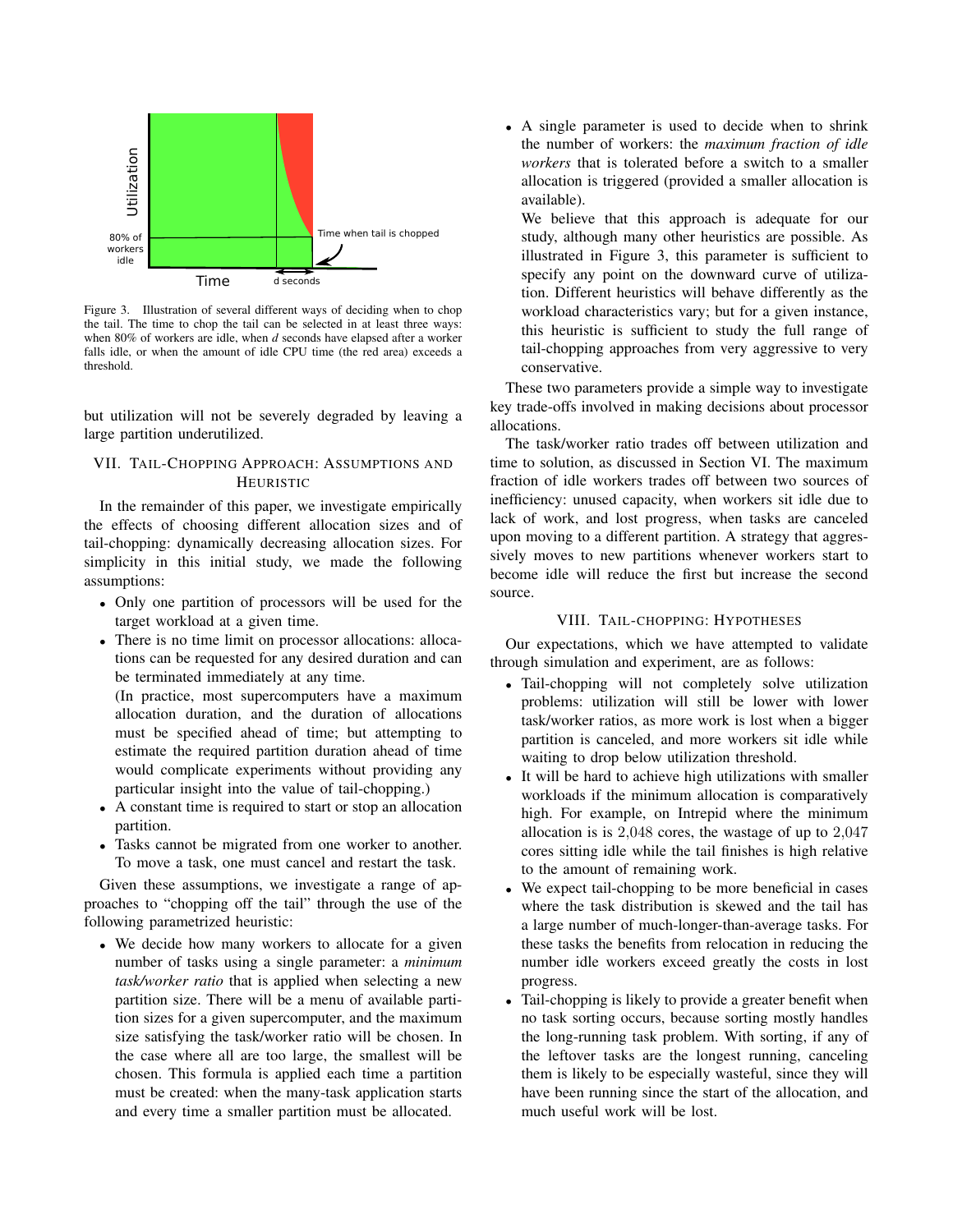

Figure 4. Effect of tail-chopping on trade-off between time to solution and utilization in simulation for the *real935k* workload. The points along each curve are derived from the measured (time to solution, utilization) observations for task/worker ratios of 1, 1.2, 1.4, 1.6, 1.8, 2, 2.2, 2.4, 2.6, 2.8, 3, 3.5, 4, 4.5, 5, 5.5, 6, 6.5, 7, 8.5, 9, 9.5, 10, 11, 12, 13, 14, 15, 20, 25, 30, 35, 40, 45, 50, 60 (following the curves left to right). The curves are not always convex: with tail-chopping, in some cases increasing the task/worker ratio could hurt time to solution or improve utilization because of the delays and lost work that occur as a result of tail-chopping. Top: with random task order (log scale). Bottom: with sorted task order (linear scale)

• Tail chopping is unlikely to provide any benefit combined with sorting if max length/mean length  $>$ task/worker ratio. The reason is that case the longestrunning tasks will be finished or almost finished when tail-chopping happens, and we would just be canceling and restarting shorter running tasks.

#### IX. SIMULATION

We conducted a number of simulations to investigate the effect of varying the parameters described in Section VII. From the simulation, we collected data for a wide range of scheduling algorithm parameters before implementing the idea in practice.

#### *A. Method*

We simulated the Intrepid Blue Gene/P configuration, modeling partitions with the following numbers of CPU cores: 256, 512, 1024, 2048, 4096, 8192, 16384, 32768, 65536, 98304, 131072 and 163840.



Figure 5. Effect of tail-chopping on time to solution in simulation for the *real935k* workload. Top: with random task order. Bottom: with sorted task order.

Three workloads with different characteristics were used to test the effectiveness of different policies. All tasks in the workloads were single threaded and ran on a single core.

Measurements of two workloads were obtained from DOCK [18] runs on Intrepid. Measurements for *real935k*, a large run of 934,710 DOCK5 tasks were collected during previous work [17]. Measurements for the *real15k* workload of 15,000 DOCK6 tasks were collected on *Intrepid*. Both workloads were executed with Falkon, and the total runtimes were collected from log files. A synthetic left-skewed workload of 15,000 tasks with a long tail (*synth15k*) was created by sampling from a log-normal distribution with the same mean runtime as *real15k* and four times the standard deviation of *real15k*.

We took further measurements to estimate the time taken to start up and close down a partition of the machine.

- The time from requesting an allocation through the resource manager (Cobalt) until Falkon reported that all the partitions requested were available to start executing tasks – 170.0 seconds on average for a partition of 64 nodes.
- The time taken between requesting an allocation to terminate (through cqdel) and the allocation finishing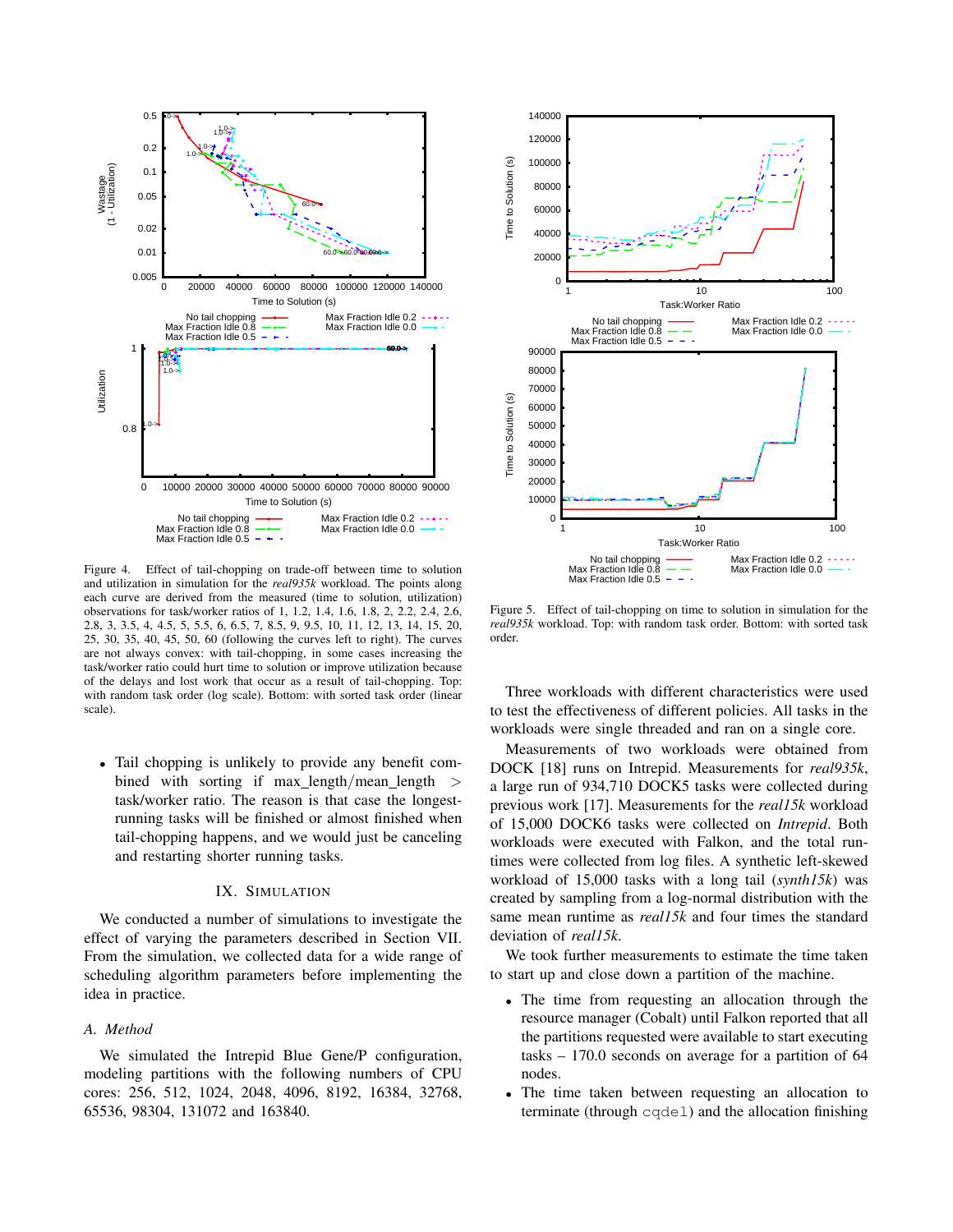

Figure 6. Top: Trade-off between utilization and time to solution observed in tail-chopping simulation for the *real15k* (left) and *synth15k* (right) workloads. The points along each curve are derived from the measured (time to solution, utilization) observations for task/worker ratios of 1, 1.2, 1.4, 1.6, 1.8, 2, 2.2, 2.4, 2.6, 2.8, 3, 3.5, 4, 4.5, 5, 5.5, 6, 6.5, 7, 8.5, 9, 9.5, 10, 11, 12, 13, 14, 15, 20, 25, 30, 35, 40, 45, 50, 60 (following the curves left-to-right). The curves are not always convex: with tail-chopping, in some cases increasing the task/worker ratio could hurt time to solution or improve utilization because of the delays and lost work that occur as a result of tail-chopping. Bottom: Histograms that demonstrate the different distributions for the two workloads.

#### – 2.4 seconds on average.

We then used these measurements to simulate the running of various scheduling policies. We assumed that tasks run for exactly the same duration as was measured for the real run and that the next task in the queue can always be scheduled with zero delay as soon as a worker becomes idle. Zero scheduling delay may not be a realistic assumption, since a scalable distributed algorithm will not likely feature a single, central task queue; but the results provide insight into how more scalable algorithms that approximate a central task queue will behave.

In the experiment, we have control over three parameters:

- Scheduling order in random order or in descending order of runtime
- Minimum task/worker ratio
- Maximum fraction of idle workers

We simulated a large number of combinations of these variables. The simulation was straightforward: a list of task runtimes was loaded and either sorted or randomly shuffled as appropriate. At the start,  $m_0$  workers are allocated, and the first  $m_0$  tasks assigned to them, with  $m_0$  chosen using the task/worker ratio. The simulation then simply uses a task queue to assign work to idle workers. This continues until all tasks are completed or the maximum fraction of idle workers is exceeded, at which point a partition change is triggered and the process repeats with the unfinished tasks.

With sorted task order, the simulation is deterministic, so we need to perform only one trial. With randomized task order, we perform 100 trials of the simulation, reshuffling the order of task execution each time and collecting the mean of all observed times.

We took several observations for each parameter combination:

- Time to solution (time from start-up until all tasks are completed) (milliseconds).
- Total active CPU time: total CPU time used by workers while running tasks (CPU-milliseconds).
- Total worker idle CPU time (CPU-milliseconds).
- Total allocation CPU time: the amount of CPU time provisioned. The time taken for a partition to start up and become available was not included (CPUmilliseconds).

We already knew from the input data the total amount of "useful" CPU time required to complete the workload, so from the available data we then calculated the following:

- Utilization, calculated as *Total work Allocation time*
- Total wasted worker CPU time due to task cancellations: *Active CPU time* − *Useful CPU Time*.

## *B. Results*

For a fixed task/worker ratio, enabling tail-chopping improved utilization for a wide range of parameter values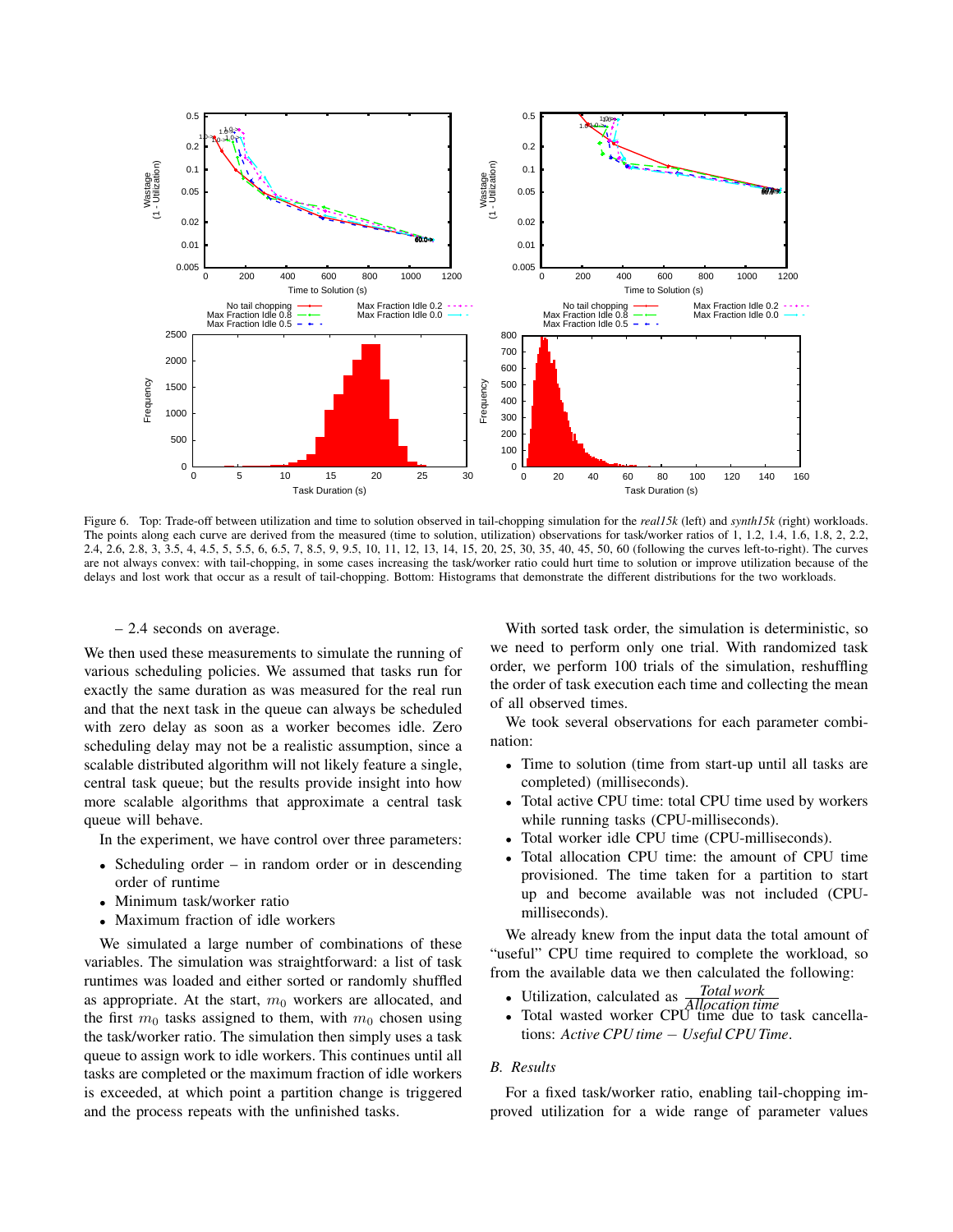

Figure 7. Effect of tail-chopping on utilization in simulation for the *real935k* workload. Top: with random task order. Bottom: with sorted task order.

for all three workloads (see Figure 7 for an example). This promising result suggests that reducing the inefficiency of idle processors typically outweighs the inefficiency of canceling tasks. Utilization levels of 90%+ and 95%+ were also more reliably achieved: utilization appears less sensitive to the task/worker ratio with tail-chopping enabled.

Enabling tail-chopping invariably increased time to solution, as was clearly expected. We must therefore look at the trade-off between TTS and utilization to determine if tailchopping is a worthwhile exercise. If it cannot achieve a better trade-off than simply varying the task/worker ratio, then it provides little benefit.

Tail-chopping significantly improved the trade-off curves compared to the random load-balancing policy with no tailchopping for two of three workloads: *synth15k* and *real935k*, which both had runtime distributions with elongated right tails. For example, in Figure 6, for several parameter values of maximum fraction idle, we were able to achieve 95% utilization while still getting a solution within 13 to 14 hours, which would be impossible without tail-chopping on this workload.

Comparing the trade-off curves for *real15k* and *synth15* in Figure 6, we get a strong indication that the skewedness of the distribution is a crucial variable in determining whether tail-chopping is effective. We can confidently attribute this difference to the higher variance and skewed distribution of the synthetic tasks: task count and mean runtime were identical.

The trade-off curves in Figure 6 and Figure 4 do not show clearly that one parameter for maximum fraction idle is better than another.

If we are aiming for a low time to solution, then 0.8 appears to be a good setting. The curves for 0.8 bulge out further to the left, presumably because this setting allows the vast majority of work to be done on the larger partitions, leaving only a small tail of tasks to complete on smaller partitions. For example, in Figure 1, if we chop off the tail when 80% of workers are idle, then the bulk of the work will be completed, leaving only long-running tasks.

A more sophisticated heuristic that uses available information about the workload and the runtimes of completed tasks will likely give a good trade-off more consistently than any single parameter value here.

Tail chopping provided no further benefit when applied in addition to sorting. All three workloads showed a tradeoff similar to that observable in Figure 4 when tasks were sorted: enabling tail-chopping resulted in comparable or worse utilization for a given TTS. This is fairly predictable: by the time utilization starts to dip below 100% when tasks have been sorted, it is unlikely that there will be many longrunning tasks left to complete.

## X. EXPERIMENT

To validate our results and demonstrate the viability of the concept, we conducted an experiment, executing a real application on Intrepid with a set of parameters that had been found to be effective in the simulation.

#### *A. Method*

We augmented the Falkon task dispatcher with additional functionality to implement the approach described above to allocate and downsize partitions.

To validate the simulation results, we ran the workload of 15,000 DOCK6 tasks with and without tail-chopping. In both cases we used a task/worker ratio of 5.0. When the tailchopping was enabled, we triggered it when 50% of workers became idle.

## *B. Results*

The results of the experiment are illustrated in Figure 8. As expected, utilization is improved by the tail-chopping: with tail-chopping enabled we use 1,179 CPU-hours at 89.0% utilization, compared to 1,251 CPU-hours at 83.7% utilization without tail-chopping for the same workload.

Time to solution increases substantially with tailchopping: from 39.6 minutes to 87.7 minutes. The large delay between the two allocations in the experiment with tail-chopping indicates that in our simulation we may have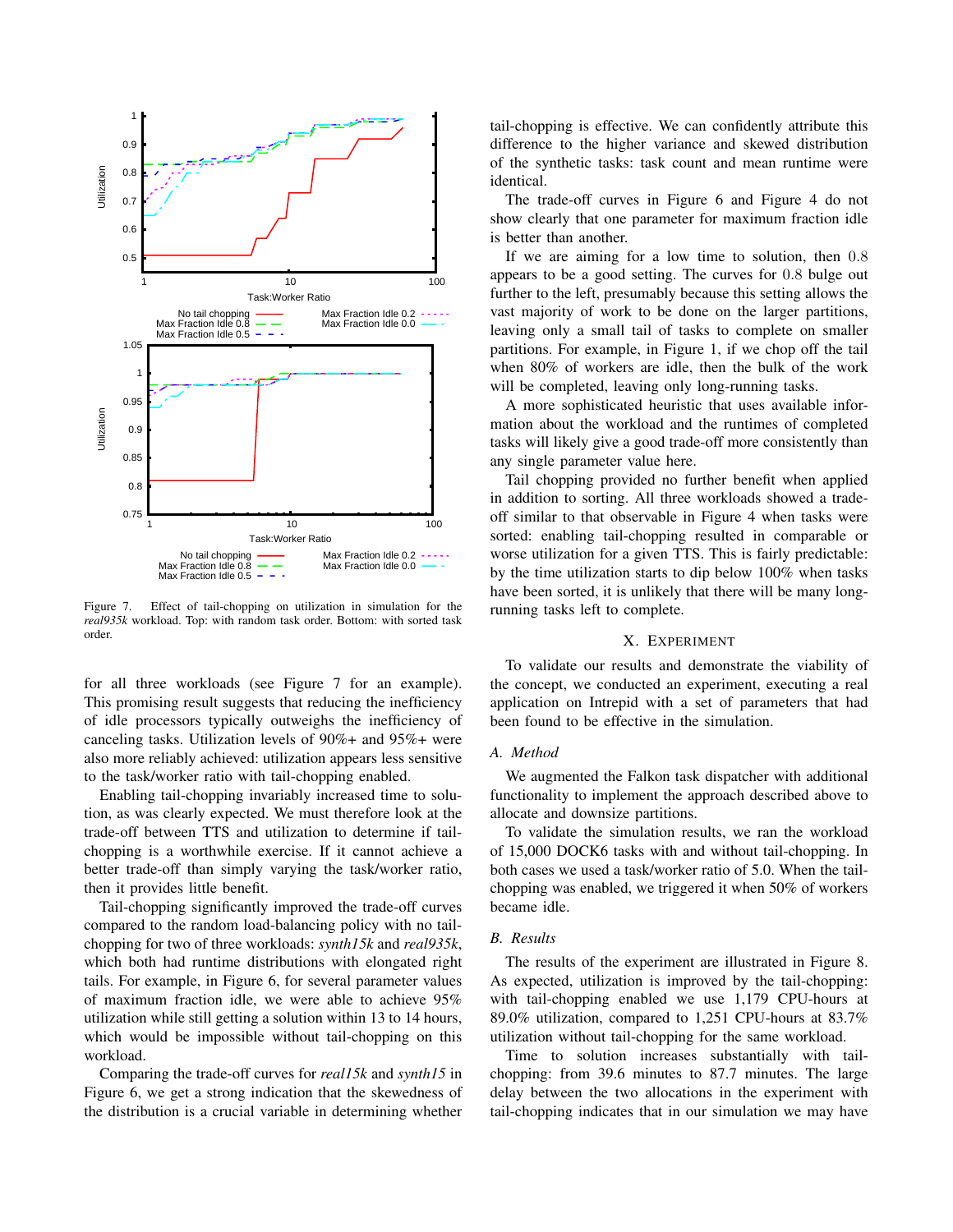underestimated the time it could take to get a new allocation of processors, but the time is likely to be highly variable on large-scale systems such as Intrepid where scheduling policies are not geared to minimizing waiting times for this particular situation. Job queues are likely be quite long and there are unlikely to be provisions in the scheduler to fast-track the requests that are continuations of a running job. Workarounds to this delay problem are be discussed in Section XI.



Figure 8. Worker utilization over time for the experiment with 15000 DOCK6 tasks. Top: without tail-chopping. Bottom: tail-chopping when 50% of workers are idle.

## XI. DISCUSSION AND PROPOSALS FOR IMPROVEMENT

The simulation results in Section IX-B indicate that the basic tail-chopping approach could be valuable in enabling many-task applications to make efficient and effective use of supercomputing hardware.

We can identify three major problems that prevent tailchopping from providing further improvements to the tradeoff between utilization and time to solution: 1

- 1) The time spent waiting for a new allocation after tailchopping can increase time to solution significantly, as was shown especially in Section X-B.
- 2) In our current system, tasks are canceled and restarted when the tail is chopped. This strategy can further increase the time to solution, as significant progress may be lost, particularly on long-running tasks, and can also decrease utilization because the CPU time used was wasted.
- 3) The currently used heuristics are not sophisticated, and any particular parameter choice will result in subopti-

mal decisions that could be avoided by using available information. For example, if the allocation is downsized when 50% of workers are idle, an allocation may be canceled even if the remaining tasks are all nearly finished. If there are a large number of long-running tasks, the allocation may be left to run for an overlylong period of time despite the fact that only 50% of workers are occupied. The fixed task/worker ratio for every partition (including after tail-chopping) is also likely suboptimal: it is probably too conservative in allocating a small proportion of workers compared with the number of trailing tasks. This is likely to increase the time to solution substantially, and lower utilization is likely affordable. Inefficient use of a small partition makes a relatively small impact on the overall utilization of a large MTC job.

Proactive provisioning of smaller processor allocations could address problem 1: one or more smaller processor allocations could be requested proactively and kept running alongside the large allocation given to the scheduler, reducing delays waiting for a new allocation after tail-chopping. If time to solution is paramount, the large partition could also be retained until a new partition came online.

The ability to downsize existing allocations (by releasing some fraction of the current processors without releasing all of them) would address problem 1, as no new allocation would need to be started. This would also partially address problem 2, as not all tasks would need to be canceled. This would require support from the supercomputer's scheduler to implement.

The ability to migrate tasks between workers within the same allocation and to workers in different allocations could address problem 2. This could be done either by checkpointing to a global file-system and restarting, which would impose significant overheads, or by peer-to-peer transfer of process state among workers. Either method requires additional application or middleware functionality.

If we have the option to downsize an allocation, then a migration feature would allow tasks to be consolidated into one region of the existing allocation, and the other region to be dropped.

Identifying tasks that have a long time remaining to run would be helpful in deciding which tasks to proactively migrate. If the distribution of tasks runtimes has a wide tail, then this strategy is possible, as tasks that have already run a long time are likely to continue to run a long time [7].

We can also imagine better heuristics that address problem 3. Using more available information allows more sophisticated estimates of the impact of tail-chopping on time to solution and utilization, given a particular workload. Runtimes of completed tasks and lower bounds on the runtime of currently running tasks are available. This information is useful for inferring some of the properties of the distribution of task runtimes, useful in estimating the